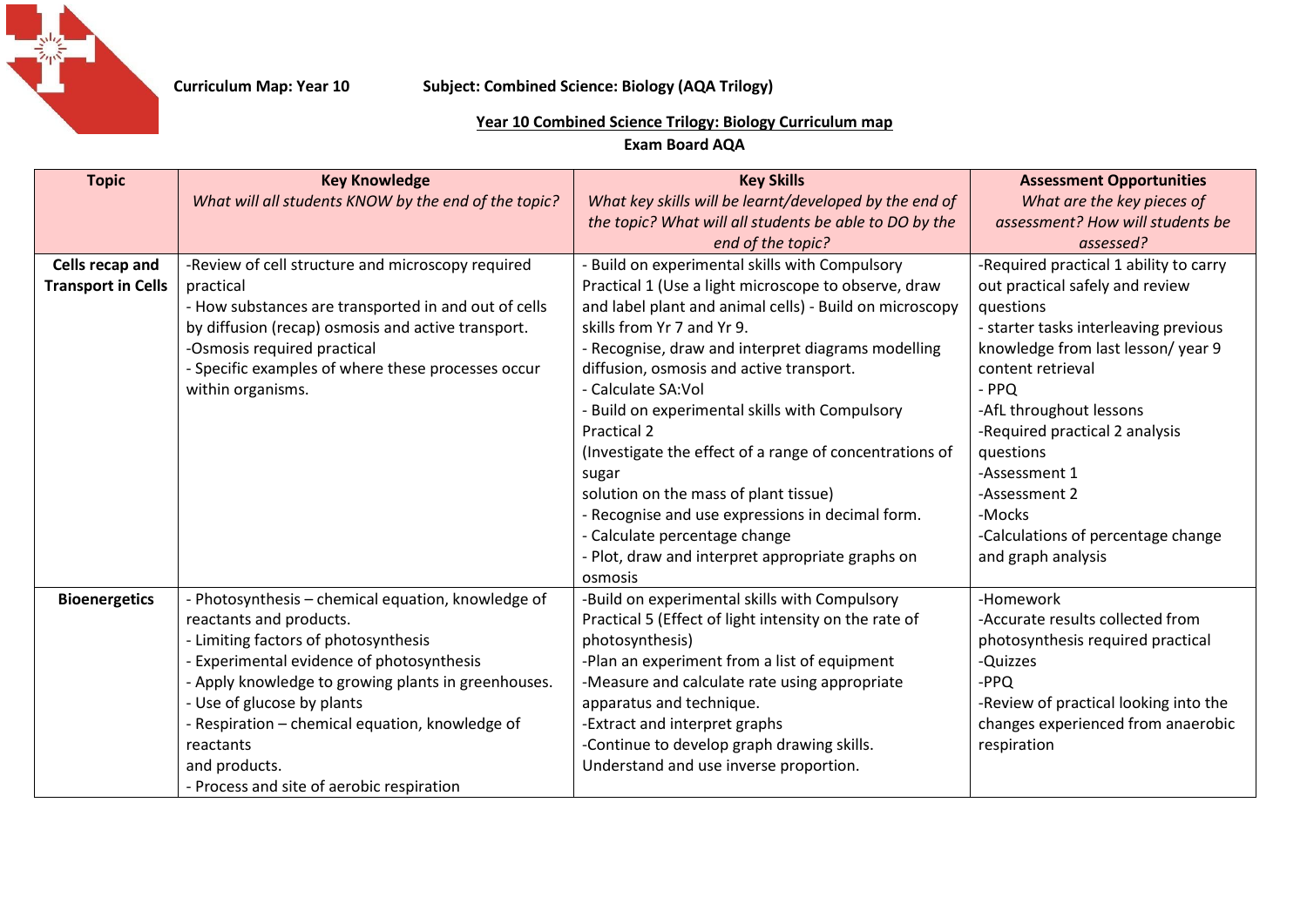**Curriculum Map: Year 10 Subject: Combined Science: Biology (AQA Trilogy)**

|                                    | - Uses of energy<br>- Process of anaerobic respiration in animal cells, yeast<br>and plant cells.<br>- Compare aerobic and anaerobic respiration.<br>- Effects of exercise on the body<br>- What is meant by 'metabolism                                                                                                                                                                                                                                                                                                                                                                    | -Continue to develop ability to analyse and evaluate<br>data.<br>-Interpret data on heart rate, breathing rate and<br>changes because of exercise and the rate of<br>respiration.                                                                                                                                                                                                                                                                                                                                                                                                                                                        | -Evaluation question (6 marks) to<br>describe and explain changes<br>observed by the body after exercise<br>-AfL throughout lessons<br>-Assessment 2<br>-Mocks                                                                                                                                                                                                                           |
|------------------------------------|---------------------------------------------------------------------------------------------------------------------------------------------------------------------------------------------------------------------------------------------------------------------------------------------------------------------------------------------------------------------------------------------------------------------------------------------------------------------------------------------------------------------------------------------------------------------------------------------|------------------------------------------------------------------------------------------------------------------------------------------------------------------------------------------------------------------------------------------------------------------------------------------------------------------------------------------------------------------------------------------------------------------------------------------------------------------------------------------------------------------------------------------------------------------------------------------------------------------------------------------|------------------------------------------------------------------------------------------------------------------------------------------------------------------------------------------------------------------------------------------------------------------------------------------------------------------------------------------------------------------------------------------|
| Organisation<br>topic to complete  | -Recap what an enzyme is and the uses of enzymes in<br>digestion<br>-Required practical looking into the effect of pH on an<br>enzyme controlled reaction<br>-Food tests required practical<br>-Summary and revision of Paper 1 material                                                                                                                                                                                                                                                                                                                                                    | - Use models to demonstrate enzyme activity and<br>specificity<br>- Develop practical skills for enzymes required<br>practical (Investigate the effect of pH on the rate of<br>reaction of amylase)<br>- Practice experimental skills with Required Practical 3<br>(Use qualitative reagents to test for a range of<br>carbohydrates, lipids and proteins)                                                                                                                                                                                                                                                                               | -Data collection for required practical<br>4 for pH effect on enzymes<br>- Demonstration of collecting accurate<br>results from food test required<br>practical and ability to interpret these<br>correctly<br>-Required practical review and<br>evaluation questions<br>- PPQ for Paper 1<br>-Assessment 2<br>-Mocks                                                                    |
| <b>Homeostasis and</b><br>Response | - Homeostasis<br>- Structure, function and adaptations of the nervous<br>system<br>- Role of chemicals at the synapse<br>- What is involved in a reflex action and its role<br>- The role of the endocrine system and hormones<br>- How blood glucose is controlled<br>- Roles of insulin and glucagon<br>- Causes, effects and treatments of type 1 and 2<br>diabetes<br>- The role of hormones in human reproduction<br>- Know a variety of contraception methods -<br>hormonal and non-hormonal<br>- Describe the use of hormones in treating infertility<br>and the process of IVF (HT) | -Build on experimental skills with Required Practical 6<br>(the effect of a factor on human reaction time)<br>-Extract and interpret data from graphs and tables.<br>-Translate information on reaction times to numerical<br>and graphical form<br>-Continue to develop understanding of practical<br>terminology<br>-Interpret graphs and data on the effects of insulin on<br>blood glucose levels<br>Consider the social and ethical issues of living with<br>diabetes and the link between type 2 and obesity<br>-Build on skills of interpreting data from tables and<br>graphs in relation to hormones and the menstrual<br>cycle | -Homeworks<br>-Starter tasks/tests covering prior<br>knowledge<br>- Practical questions around reflex<br>actions and other areas<br>-Gap fill for synapses applying the<br>correct key terminology<br>-Research and collaborative sharing<br>activity to describe and evaluate types<br>of contraceptives-link to Catholic<br>teachings<br>-Debate/discussion on fertility<br>treatments |